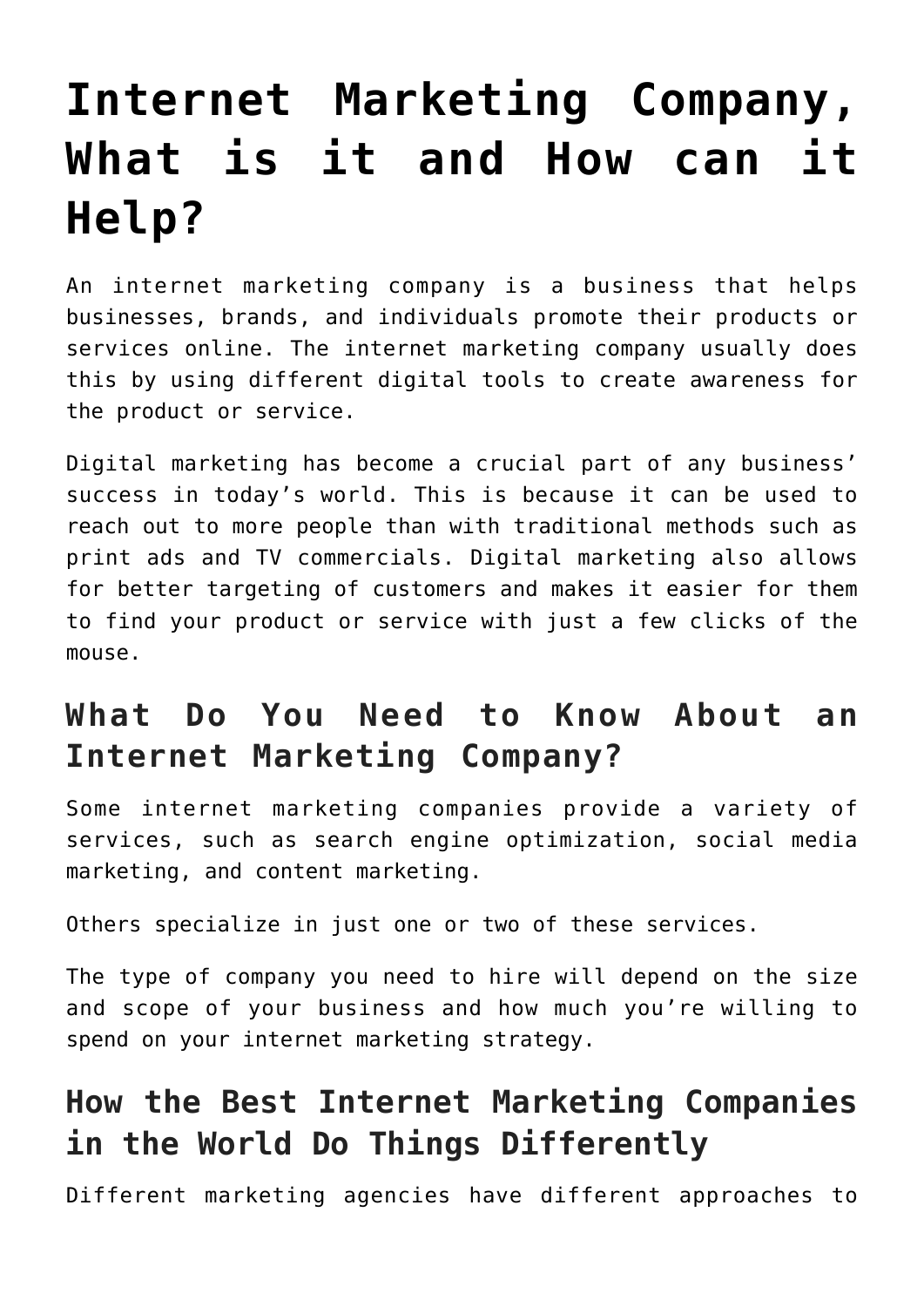marketing, but there are some commonalities. The best internet marketing companies in the world focus on customer experience and making sure that their customers are happy with the service. They also make sure that they offer a wide range of services so that their customers can choose what they need for their business.

The best internet marketing company will be able to help you with any aspect of your online presence, from SEO to content creation, social media management, and more.

#### **What are the Challenges of Working with an Internet Marketing Company?**

There are many benefits of working with an internet marketing company, but there are also some challenges. For example, it is hard to find the right person to work with and you might not know what you need. There is a lot of information out there and it can be hard to know where to start.

If you want the best results from your business, then you should work with a professional internet marketing consultant. They will help you reach your goals and will provide the best practices for working with an internet marketing team.

#### **Conclusion: How to Start Your Search for a Good Internet Marketing Consultant**

Internet marketing has become so complex that it is difficult for a business to do it on their own. The best way to start your search for a good internet marketing consultant is by figuring out what you want this person to do for your company.

The internet marketing consultant should be able to provide guidance and advice on how to improve your website, manage social media, and optimize SEO. They should also be able to provide the latest information on trends in digital marketing.